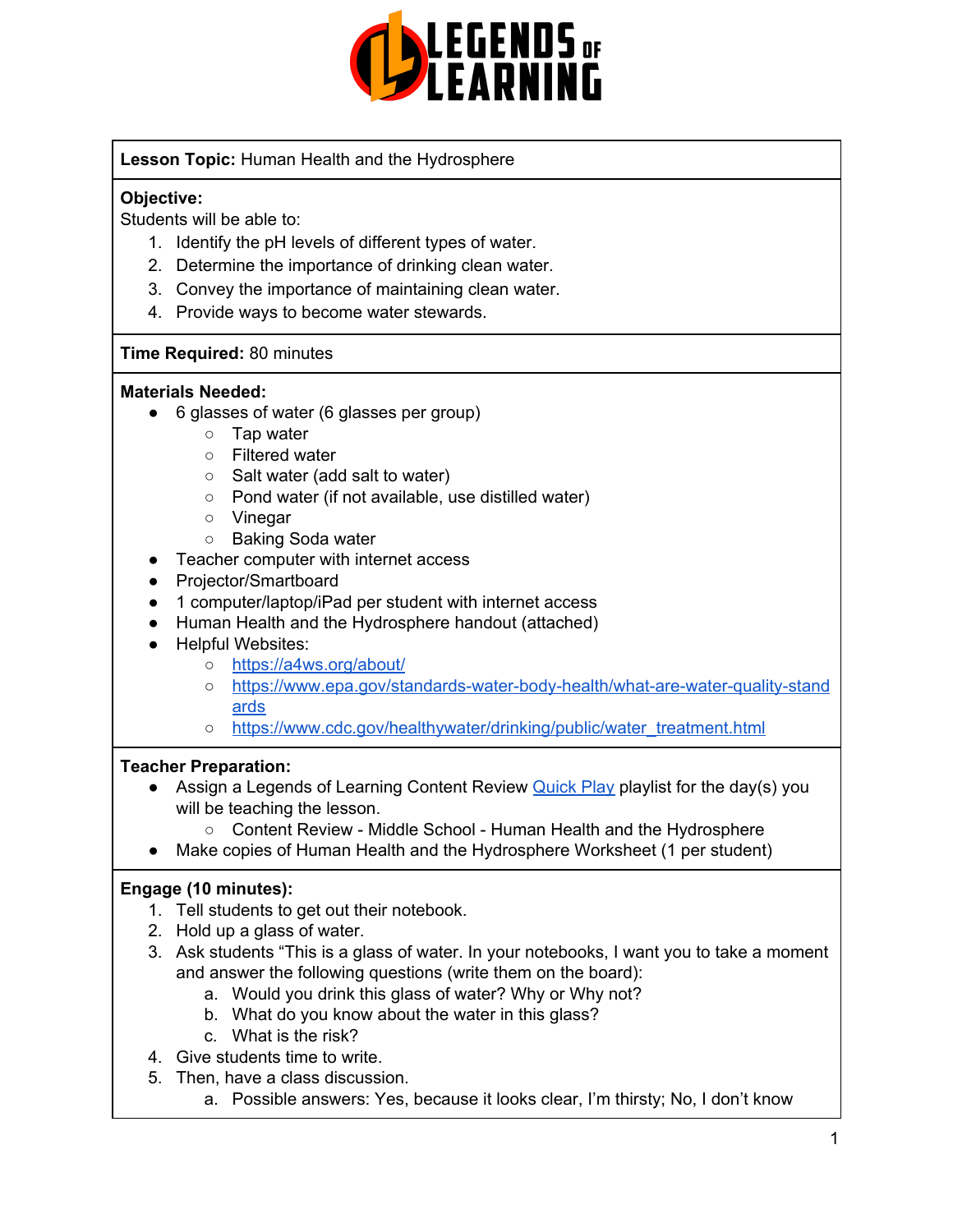

where it's been, I'm not thirsty;

- b. The water looks clear, but is it safe to drink? No one saw where I got this water from.
- c. The water could be contaminated and have toxic elements that are living organisms that we can't see inside it.
- 6. Tell students "Believe it or not, this glass of water is part of our hydrosphere on Earth. Today we are going to talk about our health and the health of our water.

### **Explore (15 minutes):**

- 1. Put students into small groups.
- 2. Pass out the Human Health and Hydrosphere handout.
- 3. Tell students "In your groups, you will be getting 6 glasses (jars) of different kinds of water (tap water, filtered water, saltwater, pond water (if possible otherwise distilled could be an option), vinegar, and baking soda water)."
- 4. Hold up a piece of litmus paper and the color coded key for students to reference.
- 5. Tell students "Now, there are lots of different things that can be present in our water, but we are going to explore how acidic or basic these different types of water are using the Litmus Test.
	- a. When the liquid you are testing is acidic (has a pH level of less than 6) the paper will turn pink or red.
	- b. When the liquid you are testing is a base (has a pH level greater than 8) the paper will turn a light blue or blue.
	- c. Use the guide on the handout to help you.
- 6. Pass out all materials to students: glasses of liquids and litmus paper.
- 7. Tell students "As you test each type of water, write in your results in the chart in your handout."
- 8. Give students time to work.
- 9. Discuss what they found during the experiment.

# **Explain (25 minutes):**

- 1. Tell students "As we go through the information, be sure to fill it in your handout under each heading.
- 2. Write the following heading on the board: Monitoring the Hydrosphere.
- 3. Ask "What is the hydrosphere?" (It is all the water on, above, and under the Earth's surface).
- 4. Tell students "The hydrosphere makes up all the water on Earth. Because living things need water to survive, the hydrosphere is pretty important. This is one of the reasons we need to monitor the hydrosphere."
	- a. Ask "How do we monitor the hydrosphere?"
		- i. Allow students to guess.
	- b. Tell students "Scientists monitor the hydrosphere by checking the temperature, pH levels, dissolved oxygen content, and turbidity. Let's write down some vocabulary to make sure we understand all of these words (write the words on the board):
		- i. pH levels how acidic or basic the water is. This can be tested using litmus paper.
		- ii. Turbidity cloudiness or haziness of a liquid. Clean water would have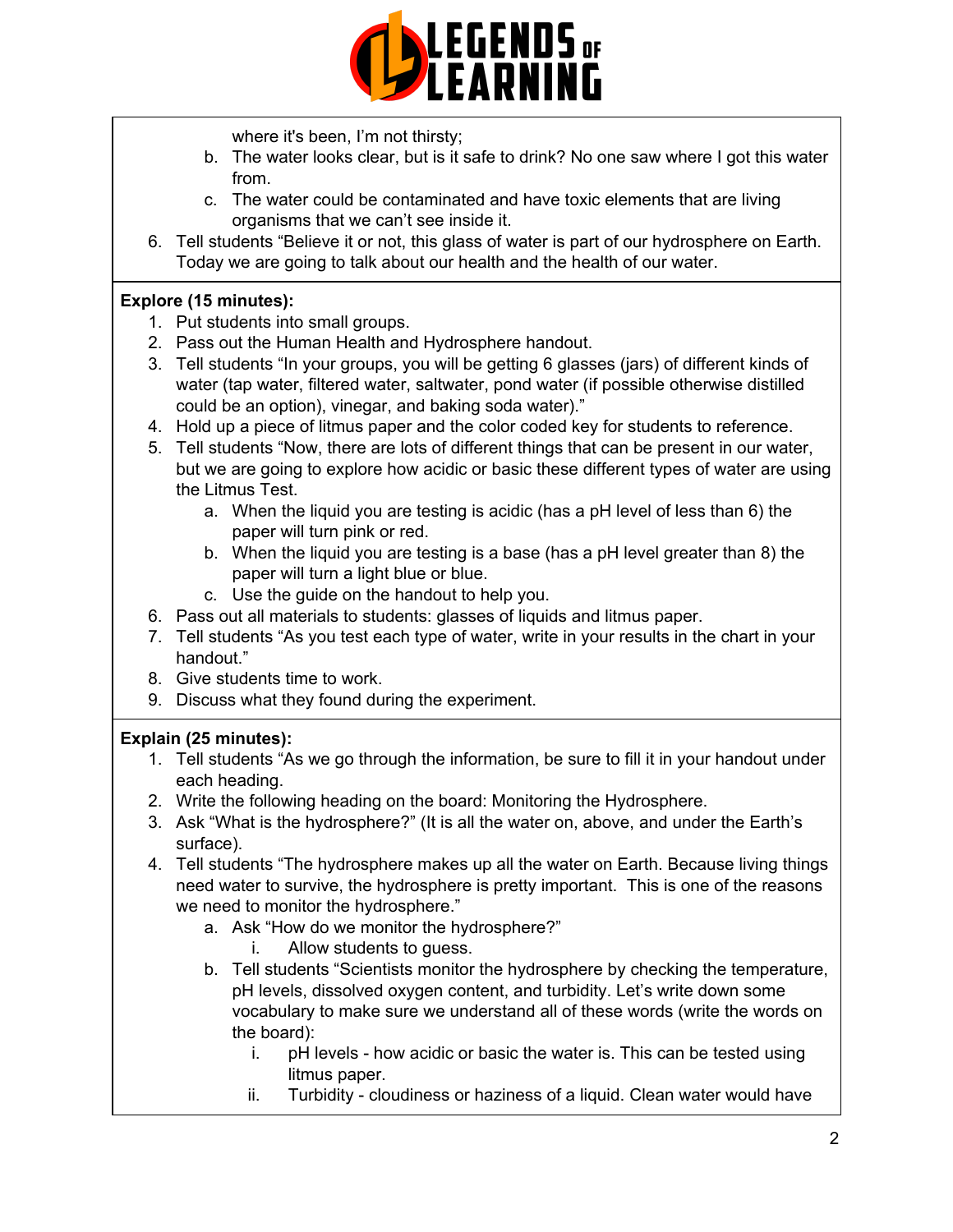

very low turbidity.

- iii. Bio-indicator living organism that sheds light on the health of the water and aquatic life.
- 5. Tell students "Look at your handout and find the Water Standard Chart for drinking water."
	- a. As you can see, there are a lot of things in your water that are fine to drink as long as they are within the acceptable levels.
	- b. Which liquids that you tested during your litmus tests had acceptable pH levels? (All but the vinegar is probably within the recommended range, but the baking soda and pond results may vary).
- 6. Show students the image of the water treatment process.
- 7. Ask "Why does our water need to be treated? (to protect us from drinking contaminants like germs, harmful microorganisms, and other unsafe substances)
- 8. Tell students "This image outlines how most communities are treating the water we drink. This is a generalization, because not all communities do this, but most complete these four steps: (write the steps on the board, but verbally say the information).
	- a. Coagulation chemicals with a positive charge help to neutralize the negative charge that is attached to dirt and other stuff found in the water. All of the yucky stuff in the water bonds to the chemicals forming large particles called floc.
	- b. Sedimentation floc settles to the bottom.
	- c. Filtration with the floc out of the way, the clear water at the top will go through lots of filters to remove even dissolved particles like chemicals, bacteria, parasites, dust etc.
	- d. Disinfection a disinfectant (chlorine or chloramine) gets added to the water to kill any remaining parasites or any other microorganisms before piping it to homes for drinking.

# **Elaborate (30 minutes):**

- 1. Tell students "We just went through a lot of information about drinking water and the quality of drinking water. Now, it is your turn to put that information to good use."
- 2. Have students get into small groups.
- 3. Tell students " Preserving our drinking water and making sure that we have water on our planet is important for everyone to acknowledge. All humans need clean water to drink, so it is up to us to take care of it and manage it."
- 4. Tell students "With your groups, you will need to assign jobs and research the information on your handout. You will create an action plan that you will present to the class.
	- a. They can create their presentation on paper or on an online format (teacher discretion).
- 5. Give students time to work. Walk around and monitor.
- 6. Allow each group to present.

### **Evaluate (Estimated Time):**

1. Have your students sign in to Legends of [Learning](https://intercom.help/legends-of-learning/en/articles/2154920-students-joining-a-playlist). Instruct students to complete the Content Review playlist.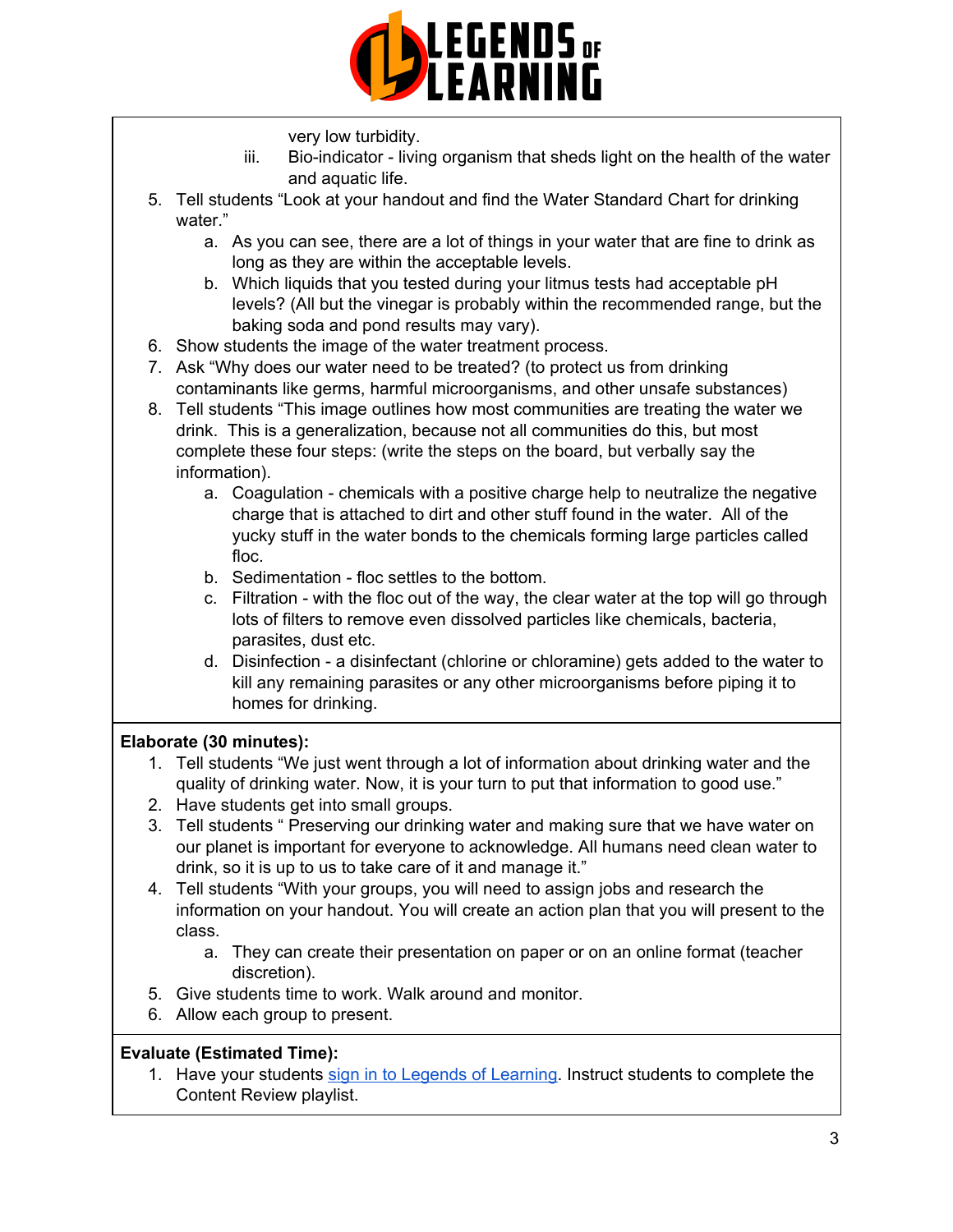

2. [Analyze](https://intercom.help/legends-of-learning/en/articles/2154918-tracking-student-progress-and-performance) student results to determine what concepts need to be a focus for reteaching.

### **Additional Lesson Strategies:**

- To use Legends for additional instruction, create a [custom](https://intercom.help/legends-of-learning/en/articles/2154910-creating-a-playlist) playlist with an [instructional](https://intercom.help/legends-of-learning/en/articles/3505828-types-of-games) [game](https://intercom.help/legends-of-learning/en/articles/3505828-types-of-games) and pre and post [assessment](https://intercom.help/legends-of-learning/en/articles/2154913-adding-assessments-to-a-playlist).
- To use Legends for a quick formative [assessment](https://intercom.help/legends-of-learning/en/articles/2154913-adding-assessments-to-a-playlist), create a 5-question assessment in a [playlist](https://intercom.help/legends-of-learning/en/articles/2154910-creating-a-playlist).
- To use Legends for a student-directed experience, create a [targeted](https://intercom.help/legends-of-learning/en/articles/3340814-targeted-freeplay) freeplay playlist.
- Encourage students to play on their own at home in Legends of Learning: [Awakening](https://intercom.help/legends-of-learning/en/articles/2425490-legends-of-learning-awakening) for a student-driven experience including avatars, battling, and quests all centered around topics they are covering in class.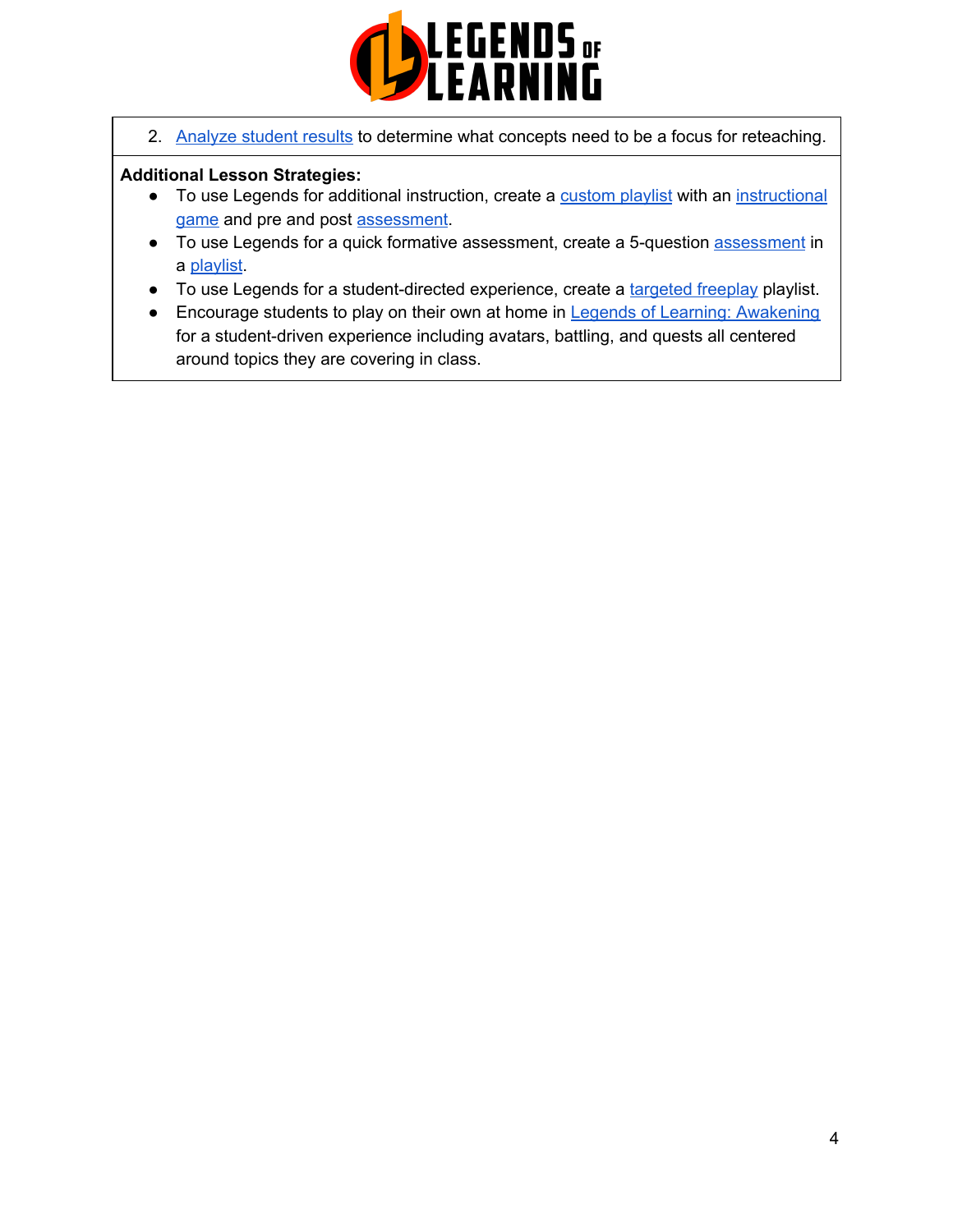

Name:

# **Human Health and Hydrosphere**

Litmus Test

Use the litmus paper to test each glass of water. Using the color key provided below, decide what the pH level is for each glass.



This [Photo](https://commons.wikimedia.org/wiki/File:PHscalenolang.svg) by Unknown Author is licensed under [C](https://creativecommons.org/licenses/by-sa/3.0/)C [BY-SA](https://creativecommons.org/licenses/by-sa/3.0/)

| Jar  | Tap water   Filtered water   Saltwater   Pond water   Vinegar |  | Baking soda water |
|------|---------------------------------------------------------------|--|-------------------|
| . pH |                                                               |  |                   |

**Vocabulary** 

Hydrosphere -

pH levels -

Turbidity -

Bio-indicator -

### Drinking Water Standards

| <b>Drinking Water Tests</b> | Standards (mg/L except for pH) |
|-----------------------------|--------------------------------|
| pH                          | $6.5 - 8.5$                    |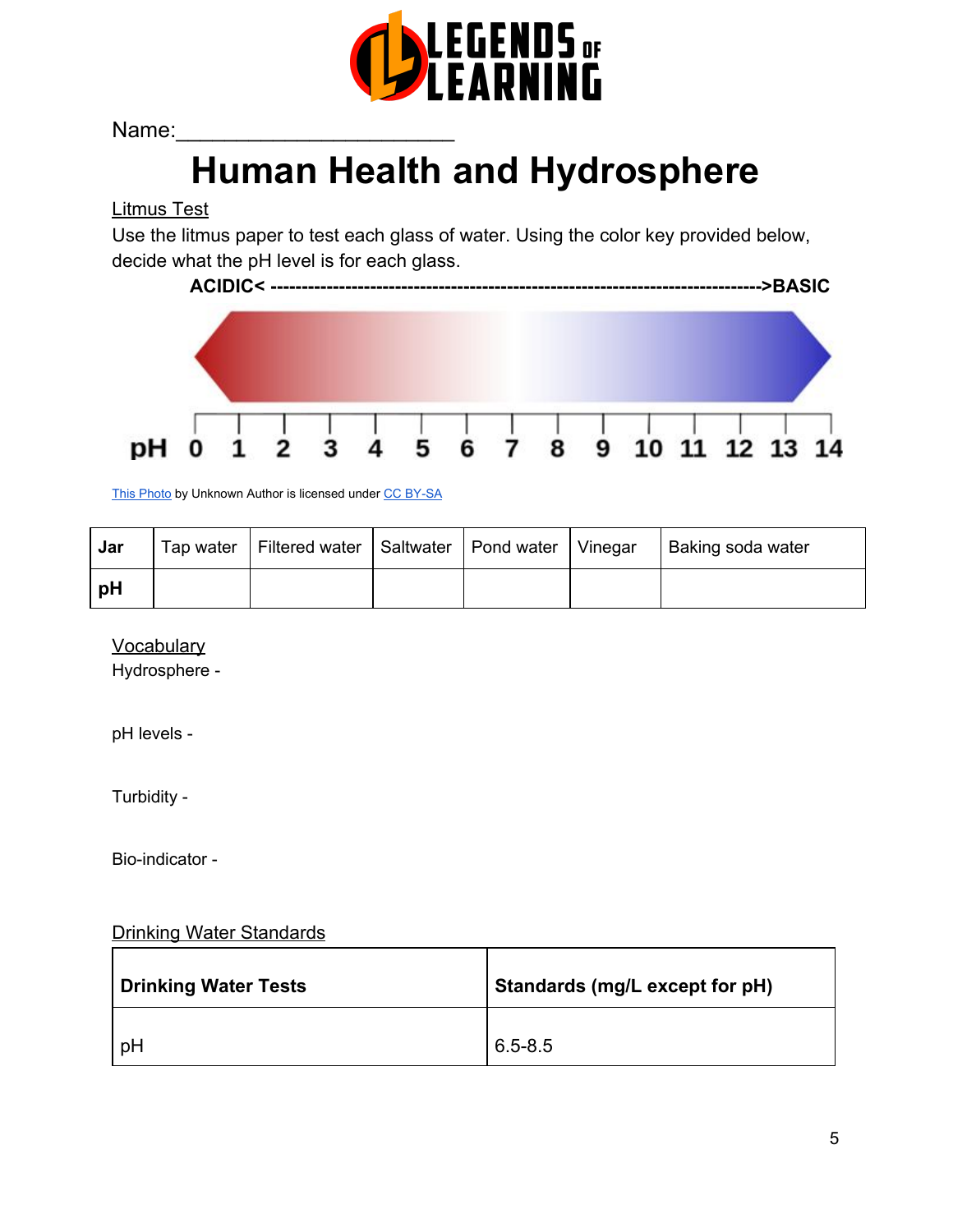

| <b>Total Alkalinity</b>              | 120 |
|--------------------------------------|-----|
| <b>Total Hardness</b>                | 300 |
| <b>Total Dissolved Solids</b>        | 500 |
| Calcium                              | 75  |
| Magnesium                            | 30  |
| Chloride                             | 250 |
| Nitrate                              | 45  |
| Sulphate                             | 150 |
| Dissolved Oxygen                     | 5.0 |
|                                      |     |
| B.O.D<br>(Biochemical oxygen demand) | 50  |

**Steps for Treating Drinking Water** 

1.

 $\mathbf{r}$ 

2.

3.

4.

٦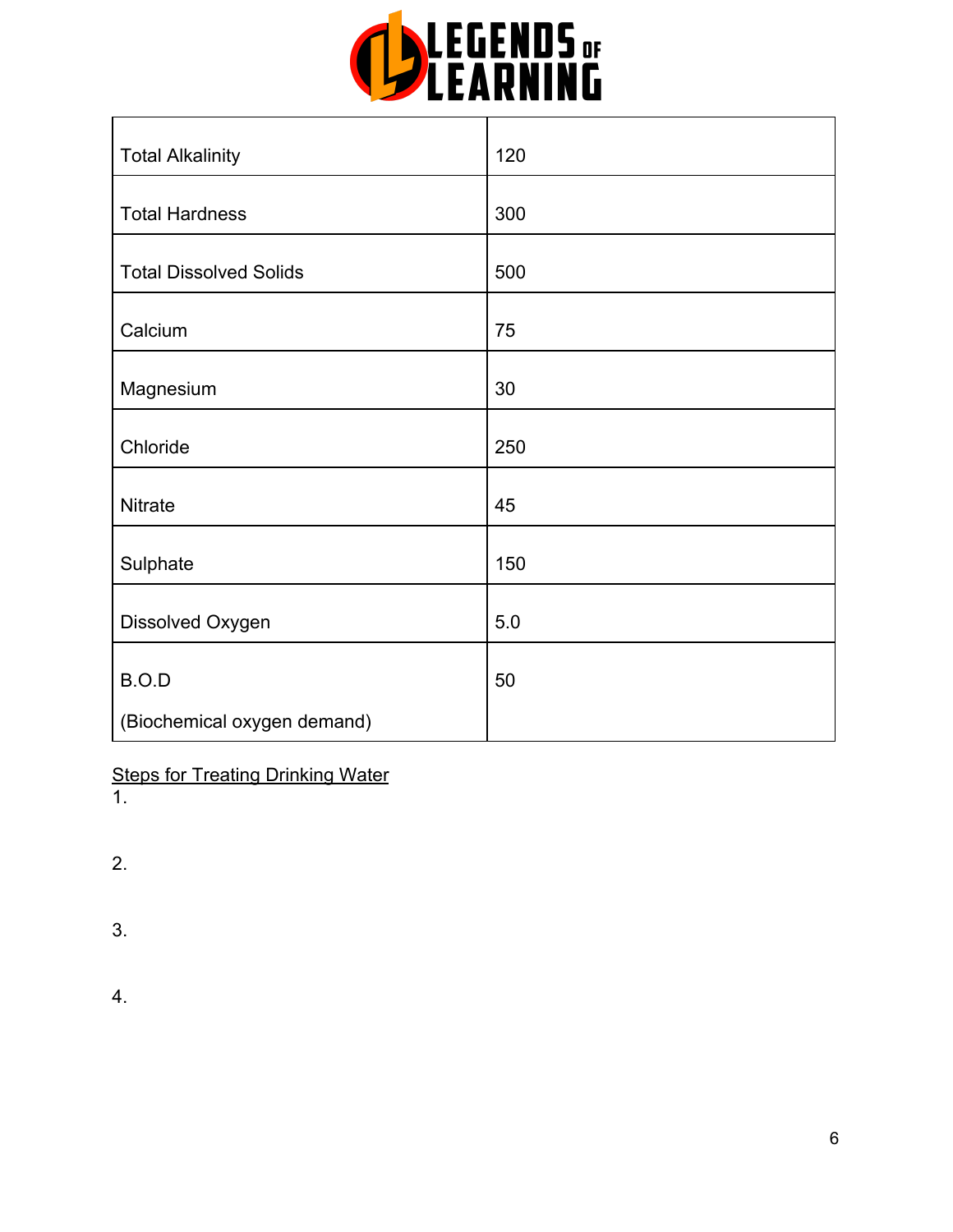

Image from EPA (Environmental Protection Agency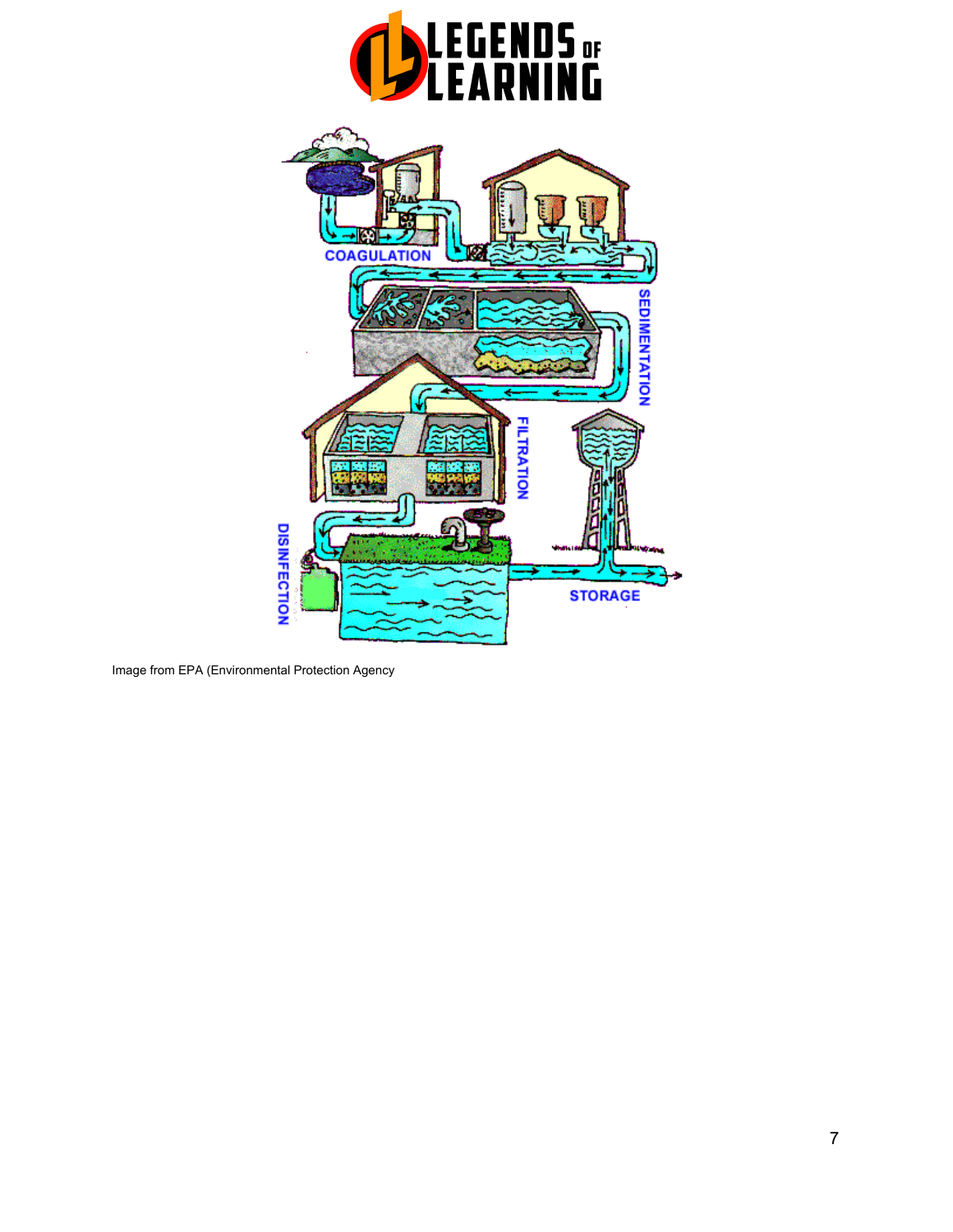

### Research Project

With your group, answer the following questions using real data and evidence. Take notes in the space below.

Some reliable websites have been provided. You can use other sources, but you must document them below.

- o <https://a4ws.org/about/>
- [https://www.epa.gov/standards-water-body-health/what-are-water-quality-standar](https://www.epa.gov/standards-water-body-health/what-are-water-quality-standards) [ds](https://www.epa.gov/standards-water-body-health/what-are-water-quality-standards)
- [https://www.cdc.gov/healthywater/drinking/public/water\\_treatment.html](https://www.cdc.gov/healthywater/drinking/public/water_treatment.html)
- Why is maintaining water quality important?
- What is a water steward and why do we need to become one?
- What is your call to action? What are three things people can do in their own communities to preserve water?

Space for Research Notes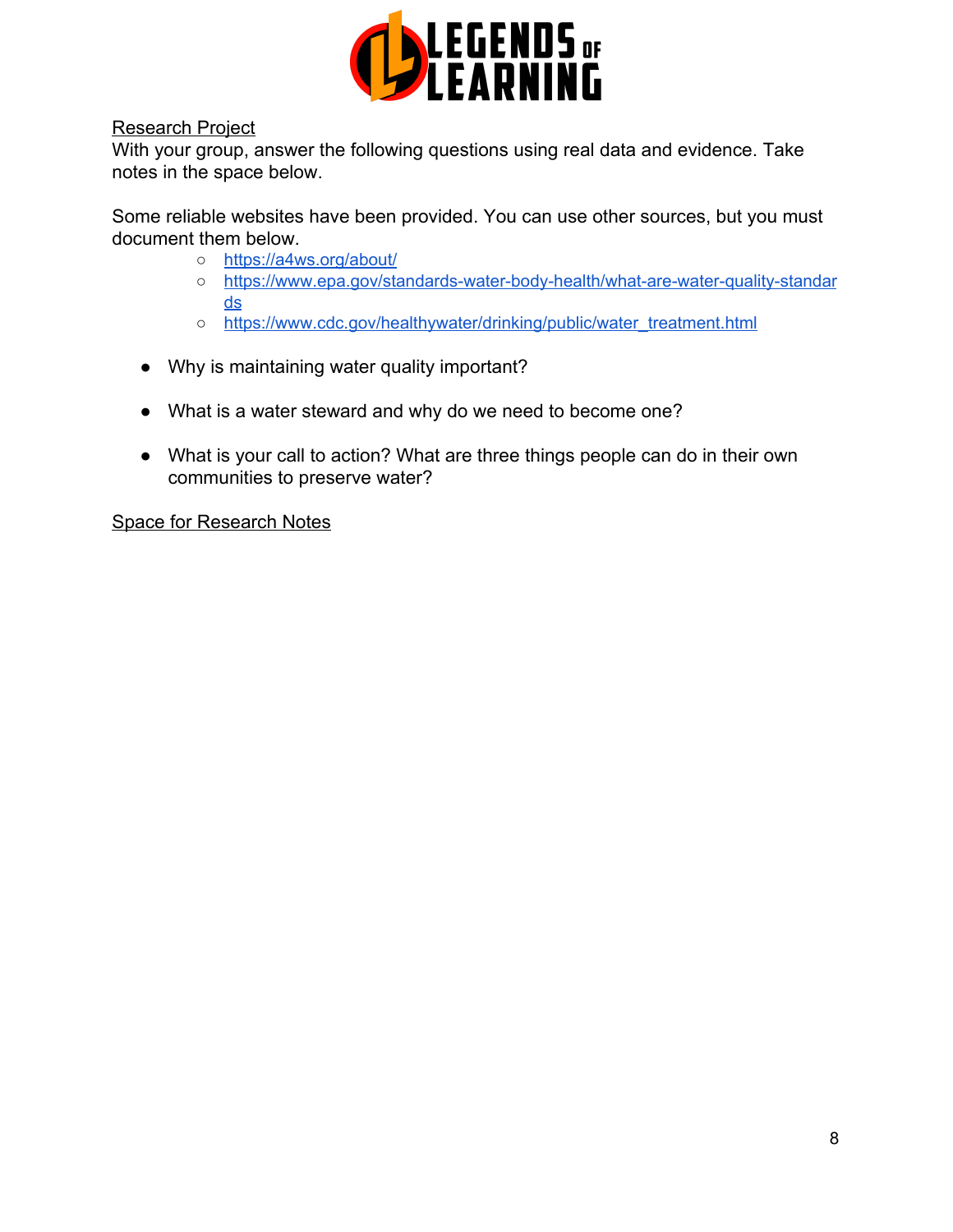

# Name: **KEY Human Healthy and Hydrosphere**

# Litmus Test

Use the litmus paper to test each glass of water. Using the color key provided below, decide what the pH level is for each glass.



This [Photo](https://commons.wikimedia.org/wiki/File:PHscalenolang.svg) by Unknown Author is licensed under [C](https://creativecommons.org/licenses/by-sa/3.0/)C [BY-SA](https://creativecommons.org/licenses/by-sa/3.0/)

# **Answers will vary slightly**

| Jar |         | Tap water   Filtered water   Saltwater |     | Pond water | Vinegar    | Baking soda water |
|-----|---------|----------------------------------------|-----|------------|------------|-------------------|
| рH  | $6 - 7$ | $6 - 7$                                | 7-8 |            | <u>3-4</u> |                   |

# **Vocabulary**

Hydrosphere - **all water on Earth such as bodies of water, ground water, and water in the atmosphere.**

pH levels - **how much acid or alkaline are in the water. This can be tested using litmus paper.**

Turbidity - **cloudiness or haziness of a liquid. Clean water would have very low turbidity.** Bio-indicator - **living organism that sheds light on the health of the water and aquatic life.**

Drinking Water Standards

| <b>Drinking Water Tests</b> | Standards (mg/L except for pH) |
|-----------------------------|--------------------------------|
| pH                          | $6.5 - 8.5$                    |
| <b>Total Alkalinity</b>     | 120                            |
| <b>Total Hardness</b>       | 300                            |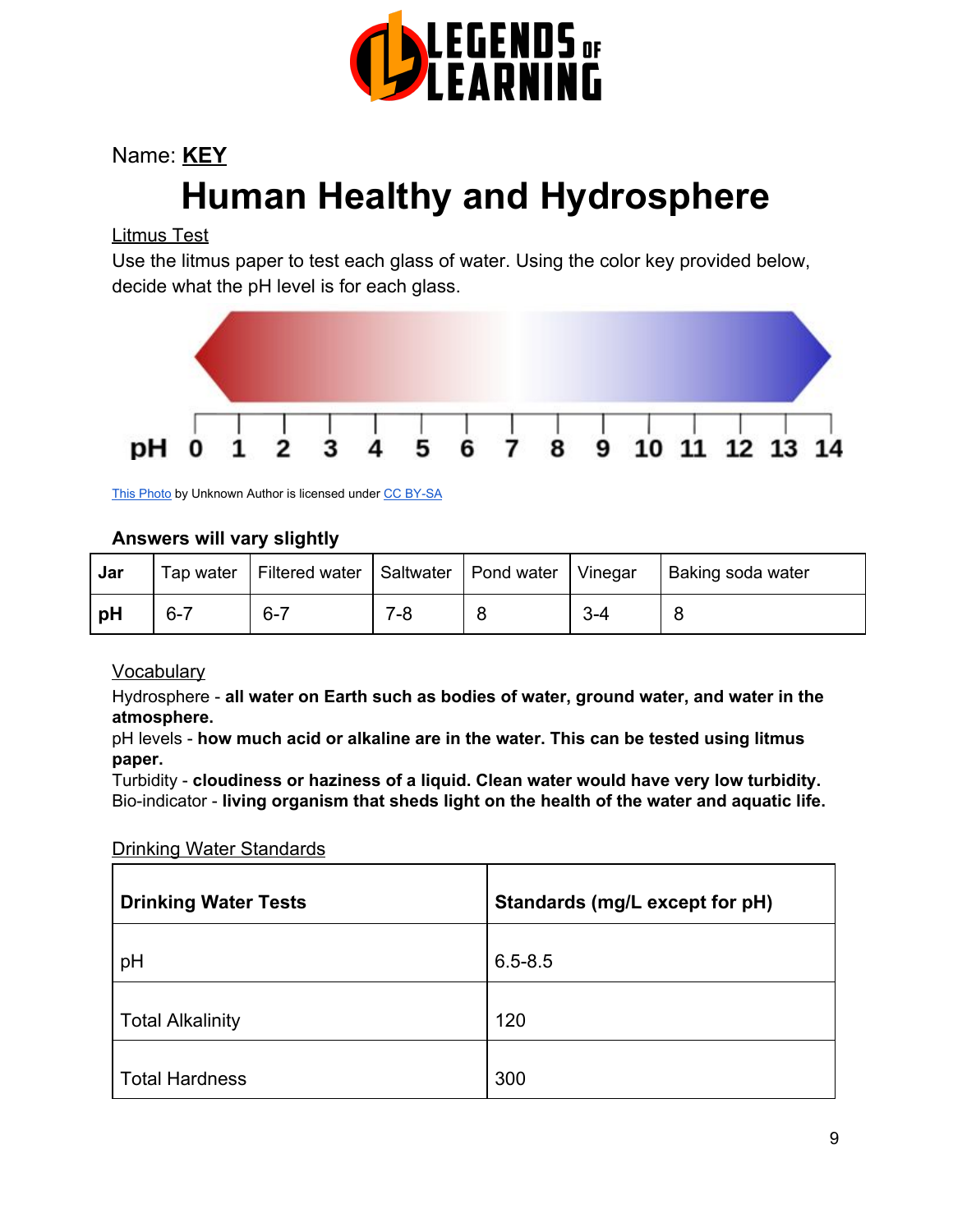

| <b>Total Dissolved Solids</b>        | 500 |
|--------------------------------------|-----|
| Calcium                              | 75  |
| Magnesium                            | 30  |
| Chloride                             | 250 |
| <b>Nitrate</b>                       | 45  |
| Sulphate                             | 150 |
| Dissolved Oxygen                     | 5.0 |
| B.O.D<br>(Biochemical oxygen demand) | 50  |

**Steps for Treating Drinking Water** 

- **1. Coagulation**
- **2. Sedimentation**
- **3. Filtration**

 $\mathbf{r}$ 

**4. Disinfection**

٦